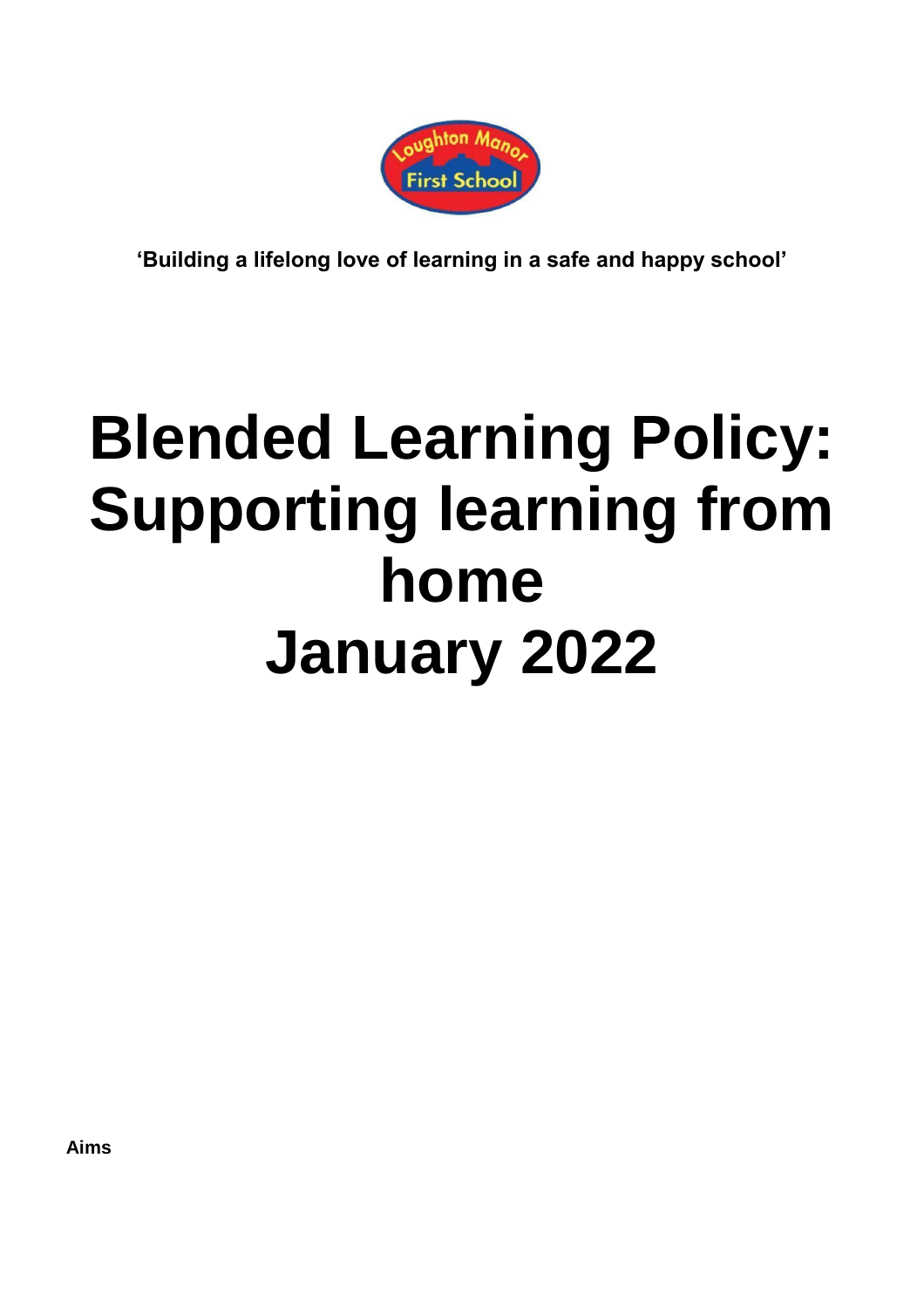# **This blended learning policy aims to:**

- Ensure consistency in the approach to remote learning for all children (including those with SEND or other inclusion needs) who are not in school, through the use of quality online resources.
- Ensure the continued mental well-being; physical, social, moral and spiritual development of any children who are not able to access in-school learning.
- Provide clear expectations to all members of the school community with regards to delivering high quality remote learning.
- Ensure regular contact with all children and families during a period of home learning.

# **Who is this policy applicable to?**

- A child who is well but must be absent from school when the rest of their bubble is in school due to:
	- Quarantining following travel abroad to a country, in accordance with current government guidelines.
	- Isolating at home because they have tested positive or are awaiting test results following Covid-19 symptoms.
- A child who is unable to attend school due to both parents (or one if single parent family) having to isolate due to having tested positive for Covid-19.
- Children learning at home due to classes/year groups/the school closing due to staff shortages caused by high numbers of staff testing positive.
- Children learning at home due to the school closing for most children during a local or national lockdown.
- Children who are extremely vulnerable and therefore shielding if government quidelines recommend this – this is with the agreement of the Headteacher.

# **How will we communicate home learning opportunities?**

- Parentmail will be used to send out Home Learning Packs with attached resources. These will include pre-recorded lessons using Loom, Oak National Academy lessons, YouTube video clips, downloadable videos, worksheets and powerpoints, codes for live Zoom meetings.
- If a parent informs the school that they do not have a device at home, an iPad will be provided, on loan.
- If a parent informs us that they have no Wi-Fi and have to use data to access home learning, we will provide them with Wi-Fi access via the BT Free Wi-Fi vouchers scheme.
- By request only, we will provide printed learning packs for collection by parents.

#### **Content and tools to deliver remote education:**

● If the class bubble has been closed by school because they need to self-isolate, class teachers will continue to provide Home Learning in the same way.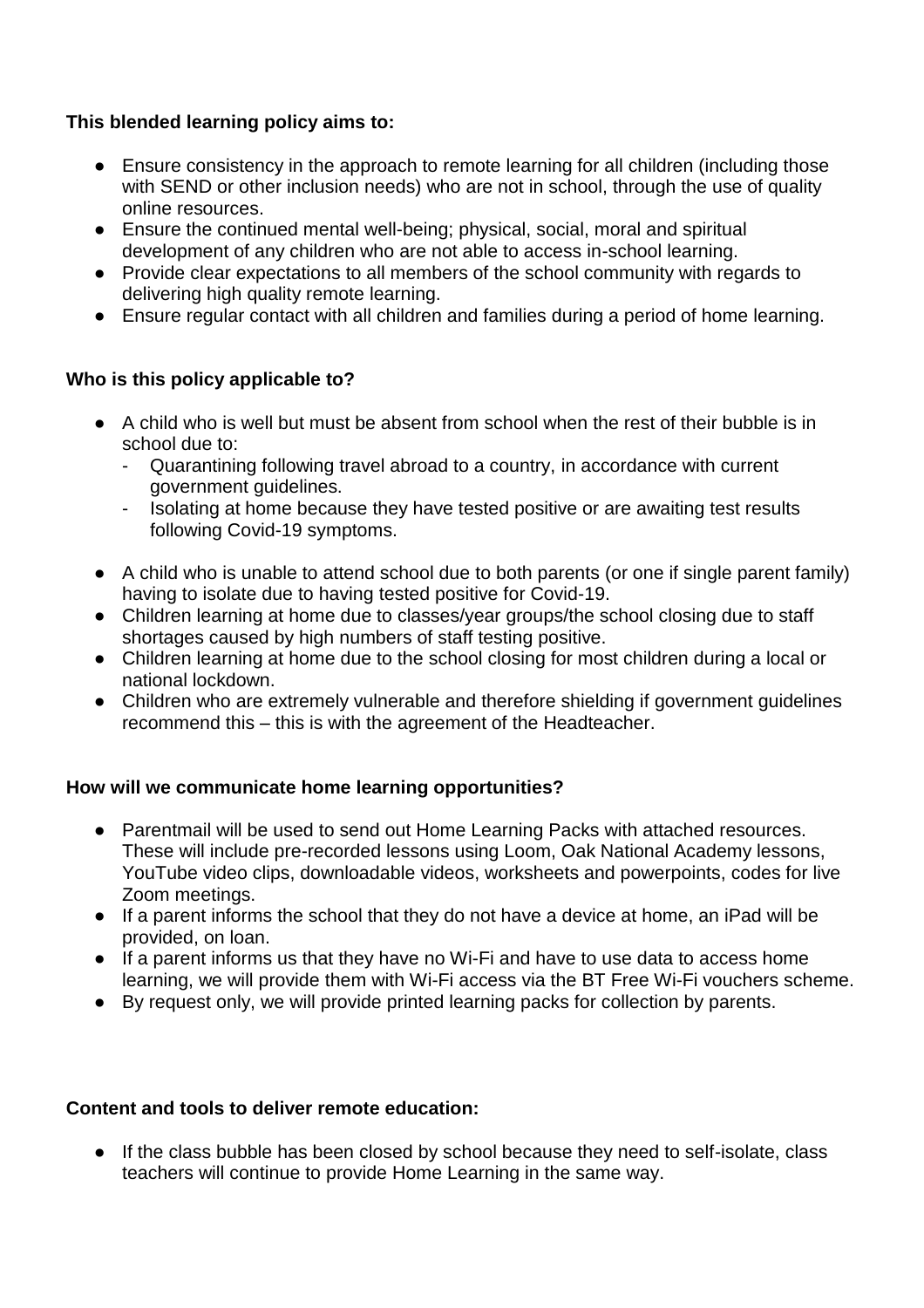- If your child is having to self-isolate because parent(s) are isolating and are unable to bring them into school, you are awaiting a test result, or are in quarantine from being abroad, your class teacher will provide you with Home Learning resources.
- If it has been agreed with Mrs Thompson that your child needs to shield, your class teacher will provide you with Home Learning resources.
- IF YOUR CHILD IS ISOLATING AND IS FEELING UNWELL THEY SHOULD BE RESTING AND NOT WORKING.

## **Home school partnership**

Loughton Manor First School is committed to working in close partnership with families to provide high quality learning opportunities for all children.

#### Parents are responsible for:

- Supporting their children's work, including finding an appropriate place to work and enforcing online safety, by being present during online lessons
- Informing the school if they have any issues accessing their child's Home Learning resources
- Ensuring the school is notified if their child is sick or otherwise unable to complete the work
- Seeking help from the school in a respectful way should they need it
- Ensuring that work is submitted each week
- Ensuring that whenever possible, their child/ren take part in online live Zoom sessions

# Teachers are responsible for:

- Ensuring they take their laptop home daily to be able to work from home if required
- Planning and creating high quality learning materials each week by midday on a Friday (in the event of a local or national lockdown)
- Planning and creating high quality learning materials within 24 hours if a child or bubble is sent home
- Setting clear expectations of which work they wish to be submitted
- Providing high quality feedback to pupils about their submitted work
- Making follow up phone calls to children who are absent from live Zoom calls or who have not submitted work
- Sharing concerns about the level of engagement of a child with the Headteacher
- Ensuring that two members of staff are present during each Zoom call, although this may no always be visible, for safeguarding purposes
- If they are unable to work for any reason during this time, for example due to sickness or caring for a dependent, they should report this using the normal absence procedure

Teaching Assistants are responsible for:

- Being available to come into school during all contracted hours, even if not on the rota (during periods of national or local Lockdown)
- Completing supporting tasks as directed by their class teacher
- Making weekly 'well-being' telephone calls to all pupils